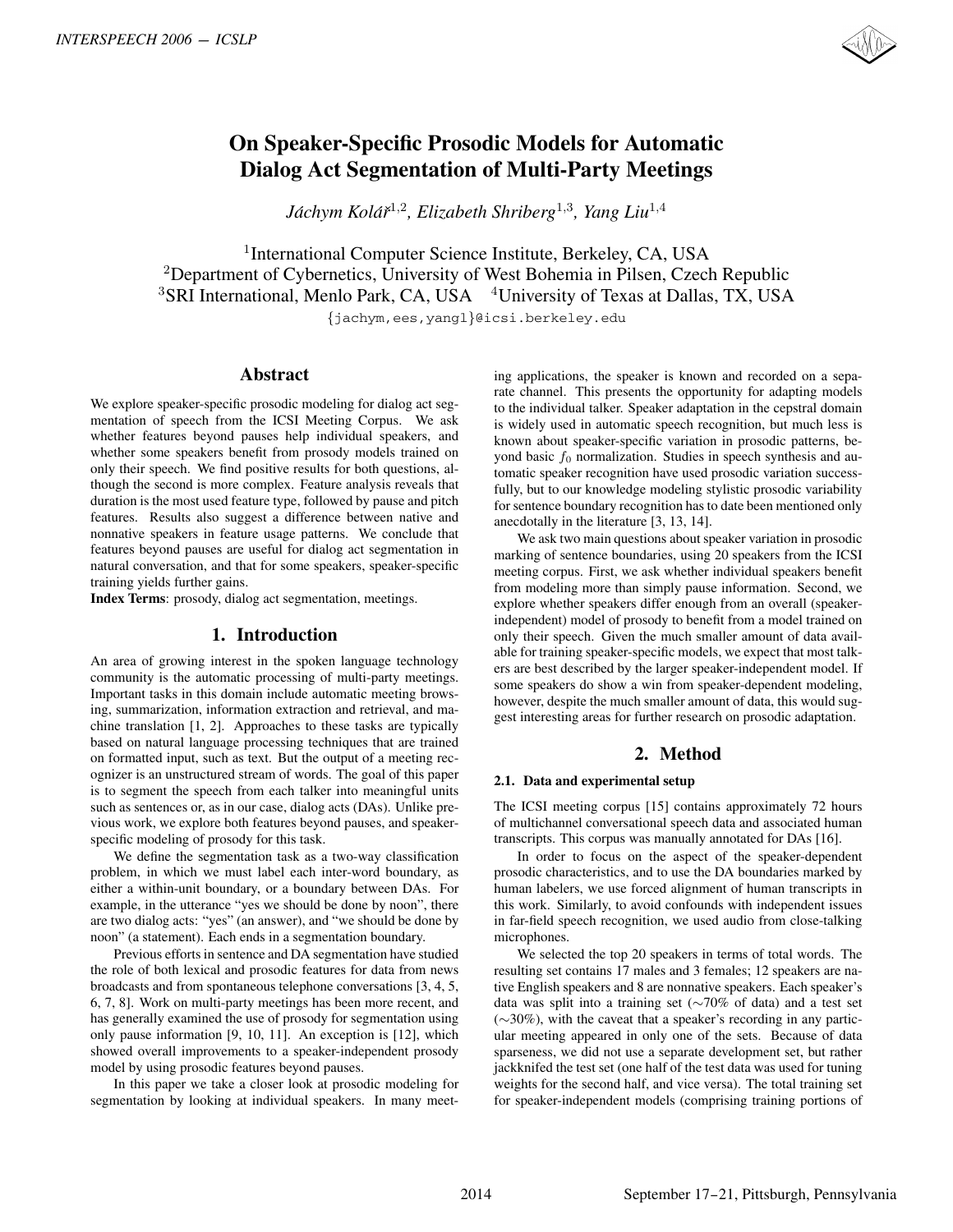the 20 analyzed speakers, as well as all data from 62 other lessfrequent speakers) contained 567k words. Data set sizes for individual speakers are shown in Table 1. We use the official corpus speaker IDs. The first letter of the ID denotes the sex of the speaker ("f" or "m"); the second letter indicates whether the speaker is a native ("e") or nonnative ("n") speaker of English.

#### **2.2. Prosodic features**

We originally developed a database of 270 prosodic features (inspired by [3, 17]) that capture pause, pitch, duration, and energy information associated with each word boundary. Features were extracted directly from the automatically aligned speech signal. After initial experiments, we chose a subset of 32 features that proved useful in related work on the same data.

Pause features consist of the pause duration after the current, the previous, and the following word. Duration features include phone-normalized durations of vowels, final rhymes, and words; normalization statistics were generated from the entire database. We did not use raw duration features, since although they aid performance, they correlate with lexical features that should be modeled in a language model. Certain frequent DAs (esp. backchannels) have small set of words, so raw durations may capture those words rather than prosody. Pitch features include the minimum, maximum, and mean values of  $f_0$ ,  $f_0$  slopes, and the differences and ratios of values across word boundaries. Pitch features are extracted from both the raw  $f_0$  values and from an  $f_0$  contour stylized by a piece-wise linear function. Energy features were represented by the maximal, minimal, and mean frame-level RMS values, using both raw and per-channel normalized values.

#### **2.3. Classifiers**

As in past work on segmentation, we used decision tree classifiers as a prosody model, since they handle features with undefined values, are easy to interpret, and yield good results. However, since DA boundaries occur only at approximately 16% of all the word boundaries in our corpus, we need a way to cope with the problem of data skew. One solution is to train classifiers on data downsampled to equal class priors. To take advantage of all available data, we apply ensemble sampling instead of simple downsampling. Ensemble sampling is performed by randomly splitting the majority class into  $\text{int}(N)$  nonoverlapping subsets, where N is the ratio between the number of samples in the majority and the minority classes. Each subset is then joined with all the minority class samples to form  $int(N)$  balanced sets to train classifiers. It is also advantageous to employ bagging [18], which decreases classifier variance by averaging results obtained by multiple classifiers. For bagging, multiple classifiers are trained from different datasets sampled with replacement from the original training set. We used a combination of these two methods, referred to as *ensemble bagging* [19]. When applying the classifiers on (the imbalanced) test data, we adjust the resulting posteriors to take into account the original class priors. INTERSPEECH 2006 - ICSLP<br>the 20 analyzed speakers, as well as all data from 62 other lest-<br>view all speakers are solven in Table 1. We use the official corpus<br>view all speakers are shown in Table 1. We use the official co

#### **3. Experimental results and discussion**

We measure model performance using a "boundary error rate" [3]:

$$
E = \frac{I + M}{N_W} \quad [%]
$$
 (1)

where  $I$  denotes the number of false DA boundary insertions,  $M$ the number of misses, and  $N_W$  the number of words in the test set.



#### **3.1. Pause-only vs. richer set of prosodic features**

The first problem we investigate is whether there is any gain from using a richer set of prosodic features rather than pause information alone, for a speaker-independent model as applied to specific speakers. Table 1 shows the results using two different prosodic feature sets (pause only versus all prosodic features) for each speaker. The speakers displayed in the table are sorted according to the total number of words they have in the corpus. As shown, the richer prosodic feature set (SI-All) yields a significantly better performance than the pause-only model (SI-Pau), for 19 of the 20 speakers. The relative error rate reduction is also provided, indicating that differences across speakers on this measure, interestingly, do not appear to be correlated with the amount of training data. They may thus reflect differences in speaking styles, although other factors such as robustness of feature extraction or production of different rates of DA types, may also play a role.

Because of space limitations, we present detailed results for only the speaker-independent models. Using speaker-specific models, the rich prosodic feature sets achieved better performance for 17 speakers, while for 3 speakers (me003, me025, and fn002), the pause-only model performed better. The particular boundary error rates may be found in the column "SD-Pau" in Table 1 and in the column "SD" in Table 2, respectively.

#### **3.2. Speaker-independent vs. speaker-dependent models**

The second problem we investigate is whether some speakers may benefit from speaker-dependent training, despite significantly less data for SD than for SI models. Table 2 compares performance of SI, SD, and interpolated (SI+SD) models using the rich prosodic feature sets. We interpolate posterior probabilities of the two models using

$$
P(X) = \lambda P_{SI}(X) + (1 - \lambda) P_{SD}(X)
$$
 (2)

where  $P_{SI}(X)$  denotes the speaker-independent and  $P_{SD}(X)$ speaker-dependent posterior, and  $\lambda$  is a weighting factor estimated using the jackknife approach as described in Section 2.1.

We also present chance performance – the error rate achieved by classifying every word boundary into the class with the highest prior probability (which is "no DA boundary" in our case). Chance performance reflects a speaker's relative rate of various DA types. For instance, a high chance error rate typically correlates with a speaker who produces many short DAs, such as backchannels. To enable comparison of results across speakers we report the relative error reduction (RER) with respect to chance error for the best model of each speaker. We also show the percentage of the data used for training SD models relative to the data available for training the SI model (DP).

Results in Table 2 indicate that the SD model is better than the SI model for 4 of the 10 most frequent speakers, and for 5 of the 20 speakers. The SD or SI+SD model is better than the SI model for 5 of 10 and for 7 of 20 speakers. We used a Sign test for statistical significance measurement. Four speakers (me011, mn007, fe016, mn005) had results significant at  $p \le 0.05$  or better; one speaker (fn002) was significant at  $p \leq 10$ . Although only some speakers show these improvements (while many others show poor results from SD modeling), the finding is important. If a speaker shows significantly improved results using a model trained on far less data than the SI model, this suggests that the speaker's prosodic marking of DA boundaries differs from that of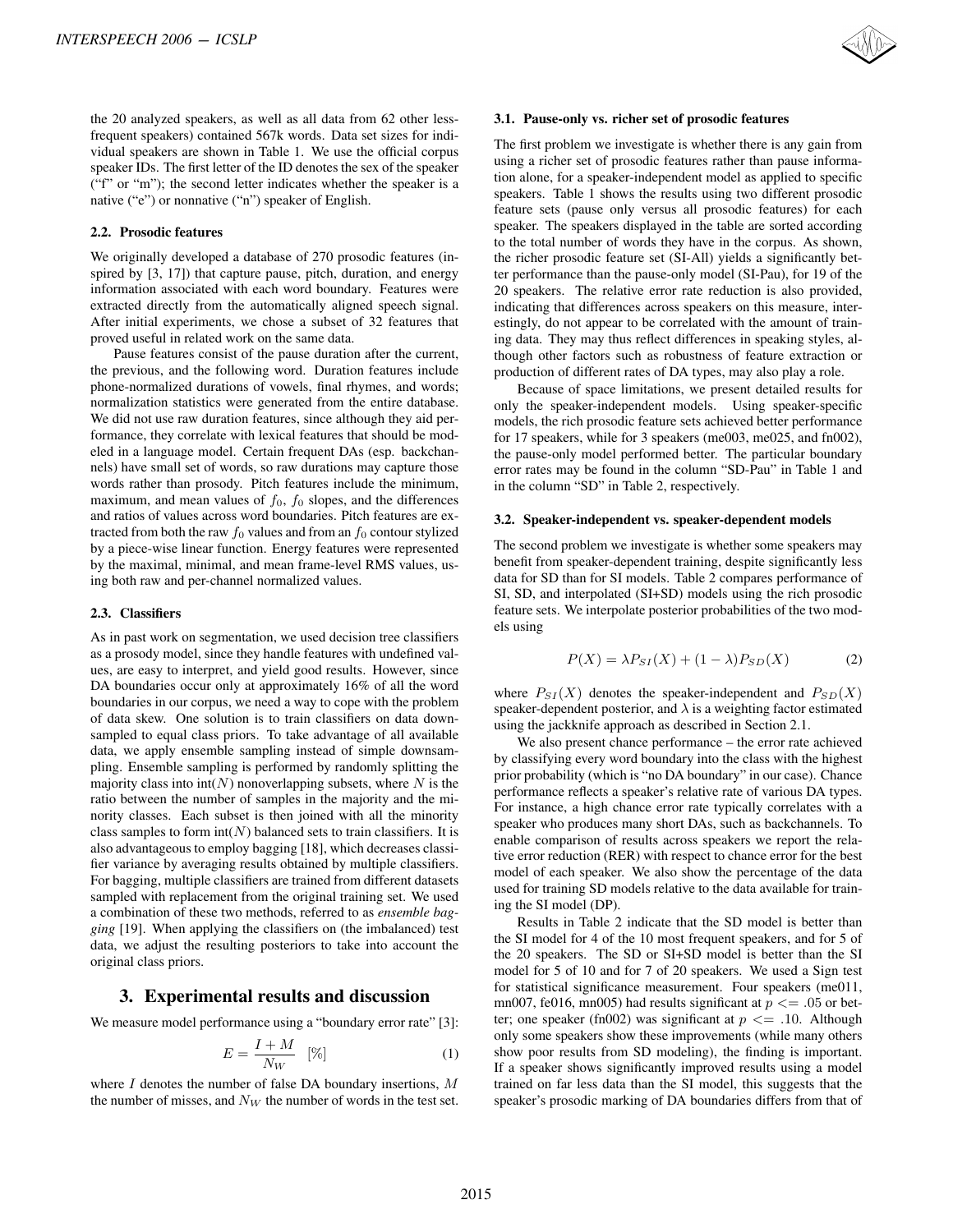

| Table 1: DA classification performance (error rate in %) of various models for each speaker, along with the data set size. ID=speaker ID, |
|-------------------------------------------------------------------------------------------------------------------------------------------|
| # Train and # Test denote the number of words in the training and test sets for each speaker, SI-Pau and SD-Pau indicate speaker-         |
| independent and speaker-dependent models using only pause information, SI-All is the speaker-independent model using all the prosodic     |
| features, and RER denotes relative boundary error rate reduction by SI-All with respect to SI-Pau.                                        |

| ID    | # Train           | # Test | SD-Pau | SI-Pau | SI-All | <b>RER</b> | ID    | #<br>Train | # Test | SD-Pau | SI-Pau | SI-All | <b>RER</b> |
|-------|-------------------|--------|--------|--------|--------|------------|-------|------------|--------|--------|--------|--------|------------|
| me013 | 15.2k             | 51.2k  | 9.20   | 8.93   | 8.36   | 6.29       | mn052 | 10.7k      | 3.8k   | 8.96   | 8.93   | 8.29   | 7.17       |
| me011 | 50.6k             | 24.81  | 7.27   | 7.47   | 6.61   | 11.50      | mn021 | 9.6k       | 4.1k   | 9.97   | 8.23   | 8.01   | 2.64       |
| fe008 | 50.6k             | 22.6k  | 9.08   | 8.92   | 8.53   | 4.37       | me003 | 9.3k       | 3.6k   | 6.43   | 6.18   | 5.83   | 5.79       |
| fe016 | 32.0k             | 15.4k  | 10.30  | 10.15  | 9.62   | 5.18       | mn005 | 7.7k       | 3.1k   | 7.73   | 8.74   | 7.73   | 11.57      |
| mn015 | 31.9k             | 14.7k  | 9.23   | 8.69   | 7.99   | 8.06       | me045 | 8.1k       | 2.4k   | 7.99   | 7.95   | 7.20   | 9.37       |
| me018 | 31.8k             | 14.7k  | 8.44   | 8.30   | 7.74   | 6.72       | me025 | 7.7k       | 2.4k   | 8.78   | 8.74   | 8.32   | 4.85       |
| me010 | 26.1k             | 12.6k  | 9.25   | 9.25   | 8.30   | 10.21      | me006 | 6.9k       | 1.5k   | 11.18  | 10.72  | 9.86   | 7.98       |
| mn007 | 27.2k             | 10.1k  | 10.84  | 1.53   | 10.71  | 7.10       | me026 | 5.2k       | 2.5k   | 9.47   | 7.94   | 7.94   | 0.00       |
| mn017 | 21.0 <sub>k</sub> | 7.1k   | 8.55   | 8.67   | 8.03   | 7.35       | me012 | 5.3k       | 2.1k   | 9.18   | 8.85   | 8.66   | 2.11       |
| mn082 | 13.3k             | 4.2k   | 10.17  | 9.76   | 9.00   | 7.82       | fn002 | 5.9k       | .5k    | 10.19  | 11.26  | 9.79   | 13.09      |

Table 2: *Comparison of performance of SI, SD, and SI+SD models [E %]. DP stands for the percentage of the training data available for training the SD model (relative to the SI model), CER is the chance error rate,* λ*s are interpolation weights (corresponding to SI) estimated on jackknifed test data, and RER is the relative error rate reduction with respect to CER; IDs of speakers whose SD or SI+SD outperformed the SI model are shown in boldface, as is the best result for each speaker, \* indicates that the improvement is significant by a Sign test.*

| independent and speaker-dependent models using only pause information, SI-All is the speaker-independent model using all the prosodio<br>features, and RER denotes relative boundary error rate reduction by SI-All with respect to SI-Pau.                                                                                                                                                                                                                                                                                                                                                                                                                                                                                                                                                                                                                                                                                                                                                                                                                                                                                                                                                                                                                               |            |                     |            |                   |                 |                                                                                                                                            |             | Table 1: DA classification performance (error rate in $\%$ ) of various models for each speaker, along with the data set size. ID=speaker ID<br># Train and # Test denote the number of words in the training and test sets for each speaker, SI-Pau and SD-Pau indicate speaker                                                                                                                                                                                                                                                                                                                                                                                                                                                                                                                                                                                                                                                                                                                                                                                                                                                                                                                                          |                   |                                                                                                                               |            |                   |                 |                         |                   |
|---------------------------------------------------------------------------------------------------------------------------------------------------------------------------------------------------------------------------------------------------------------------------------------------------------------------------------------------------------------------------------------------------------------------------------------------------------------------------------------------------------------------------------------------------------------------------------------------------------------------------------------------------------------------------------------------------------------------------------------------------------------------------------------------------------------------------------------------------------------------------------------------------------------------------------------------------------------------------------------------------------------------------------------------------------------------------------------------------------------------------------------------------------------------------------------------------------------------------------------------------------------------------|------------|---------------------|------------|-------------------|-----------------|--------------------------------------------------------------------------------------------------------------------------------------------|-------------|---------------------------------------------------------------------------------------------------------------------------------------------------------------------------------------------------------------------------------------------------------------------------------------------------------------------------------------------------------------------------------------------------------------------------------------------------------------------------------------------------------------------------------------------------------------------------------------------------------------------------------------------------------------------------------------------------------------------------------------------------------------------------------------------------------------------------------------------------------------------------------------------------------------------------------------------------------------------------------------------------------------------------------------------------------------------------------------------------------------------------------------------------------------------------------------------------------------------------|-------------------|-------------------------------------------------------------------------------------------------------------------------------|------------|-------------------|-----------------|-------------------------|-------------------|
| ID                                                                                                                                                                                                                                                                                                                                                                                                                                                                                                                                                                                                                                                                                                                                                                                                                                                                                                                                                                                                                                                                                                                                                                                                                                                                        | # Train    |                     | # Test     | SD-Pau            | SI-Pau          | $SI-All$                                                                                                                                   | <b>RER</b>  | ID                                                                                                                                                                                                                                                                                                                                                                                                                                                                                                                                                                                                                                                                                                                                                                                                                                                                                                                                                                                                                                                                                                                                                                                                                        | # Train           | #Test                                                                                                                         |            | SD-Pau            | SI-Pau          | SI-All                  | RER               |
| me013                                                                                                                                                                                                                                                                                                                                                                                                                                                                                                                                                                                                                                                                                                                                                                                                                                                                                                                                                                                                                                                                                                                                                                                                                                                                     | 115.2k     |                     | 51.2k      | 9.20              | 8.93            | 8.36                                                                                                                                       | 6.29        | mn052                                                                                                                                                                                                                                                                                                                                                                                                                                                                                                                                                                                                                                                                                                                                                                                                                                                                                                                                                                                                                                                                                                                                                                                                                     | 10.7k             | 3.8k                                                                                                                          |            | 8.96              | 8.93            | 8.29                    | 7.17              |
| me011                                                                                                                                                                                                                                                                                                                                                                                                                                                                                                                                                                                                                                                                                                                                                                                                                                                                                                                                                                                                                                                                                                                                                                                                                                                                     | 50.6k      |                     | 24.81      | 7.27              | 7.47            | 6.61                                                                                                                                       | 11.50       | mn021                                                                                                                                                                                                                                                                                                                                                                                                                                                                                                                                                                                                                                                                                                                                                                                                                                                                                                                                                                                                                                                                                                                                                                                                                     | 9.6k              | 4.1k                                                                                                                          |            | 9.97              | 8.23            | 8.01                    | 2.64              |
| fe008                                                                                                                                                                                                                                                                                                                                                                                                                                                                                                                                                                                                                                                                                                                                                                                                                                                                                                                                                                                                                                                                                                                                                                                                                                                                     | 50.6k      |                     | 22.6k      | 9.08              | 8.92            | 8.53                                                                                                                                       | 4.37        | me003                                                                                                                                                                                                                                                                                                                                                                                                                                                                                                                                                                                                                                                                                                                                                                                                                                                                                                                                                                                                                                                                                                                                                                                                                     | 9.3k              | $\overline{3.6k}$                                                                                                             |            | 6.43              | 6.18            | 5.83                    | 5.79              |
| fe016                                                                                                                                                                                                                                                                                                                                                                                                                                                                                                                                                                                                                                                                                                                                                                                                                                                                                                                                                                                                                                                                                                                                                                                                                                                                     | 32.0k      |                     | 15.4k      | 10.30             | 10.15           | 9.62                                                                                                                                       | 5.18        | mn005                                                                                                                                                                                                                                                                                                                                                                                                                                                                                                                                                                                                                                                                                                                                                                                                                                                                                                                                                                                                                                                                                                                                                                                                                     | 7.7k              | 3.1k                                                                                                                          |            | 7.73              | 8.74            | 7.73                    | 11.57             |
| mn015                                                                                                                                                                                                                                                                                                                                                                                                                                                                                                                                                                                                                                                                                                                                                                                                                                                                                                                                                                                                                                                                                                                                                                                                                                                                     | 31.9k      |                     | 14.7k      | 9.23              | 8.69            | 7.99                                                                                                                                       | 8.06        | me045                                                                                                                                                                                                                                                                                                                                                                                                                                                                                                                                                                                                                                                                                                                                                                                                                                                                                                                                                                                                                                                                                                                                                                                                                     | 8.1k              | 2.4k                                                                                                                          |            | 7.99              | 7.95            | 7.20                    | 9.37              |
| me018                                                                                                                                                                                                                                                                                                                                                                                                                                                                                                                                                                                                                                                                                                                                                                                                                                                                                                                                                                                                                                                                                                                                                                                                                                                                     | 31.8k      |                     | 14.7k      | 8.44              | 8.30            | 7.74                                                                                                                                       | 6.72        | me025                                                                                                                                                                                                                                                                                                                                                                                                                                                                                                                                                                                                                                                                                                                                                                                                                                                                                                                                                                                                                                                                                                                                                                                                                     | 7.7k              | 2.4k                                                                                                                          |            | 8.78              | 8.74            | 8.32                    | 4.85              |
| me010                                                                                                                                                                                                                                                                                                                                                                                                                                                                                                                                                                                                                                                                                                                                                                                                                                                                                                                                                                                                                                                                                                                                                                                                                                                                     | 26.1k      |                     | 12.6k      | 9.25              | 9.25            | 8.30                                                                                                                                       | 10.21       | me006                                                                                                                                                                                                                                                                                                                                                                                                                                                                                                                                                                                                                                                                                                                                                                                                                                                                                                                                                                                                                                                                                                                                                                                                                     | 6.9k              | 1.5k                                                                                                                          |            | 11.18             | 10.72           | 9.86                    | 7.98              |
| mn007                                                                                                                                                                                                                                                                                                                                                                                                                                                                                                                                                                                                                                                                                                                                                                                                                                                                                                                                                                                                                                                                                                                                                                                                                                                                     | 27.2k      |                     | 10.1k      | 10.84             | 11.53           | 10.71                                                                                                                                      | 7.10        | me026                                                                                                                                                                                                                                                                                                                                                                                                                                                                                                                                                                                                                                                                                                                                                                                                                                                                                                                                                                                                                                                                                                                                                                                                                     | 5.2k              | 2.5k                                                                                                                          |            | 9.47              | 7.94            | 7.94                    | $\overline{0.00}$ |
| mn017                                                                                                                                                                                                                                                                                                                                                                                                                                                                                                                                                                                                                                                                                                                                                                                                                                                                                                                                                                                                                                                                                                                                                                                                                                                                     | 21.0k      |                     | 7.1k       | 8.55              | 8.67            | 8.03                                                                                                                                       | 7.35        | me012                                                                                                                                                                                                                                                                                                                                                                                                                                                                                                                                                                                                                                                                                                                                                                                                                                                                                                                                                                                                                                                                                                                                                                                                                     | 5.3k              | 2.1k                                                                                                                          |            | 9.18              | 8.85            | 8.66                    | 2.11              |
| mn082                                                                                                                                                                                                                                                                                                                                                                                                                                                                                                                                                                                                                                                                                                                                                                                                                                                                                                                                                                                                                                                                                                                                                                                                                                                                     | 13.3k      |                     | 4.2k       | 10.17             | 9.76            | 9.00                                                                                                                                       | 7.82        | fn002                                                                                                                                                                                                                                                                                                                                                                                                                                                                                                                                                                                                                                                                                                                                                                                                                                                                                                                                                                                                                                                                                                                                                                                                                     | $\overline{5.9k}$ | 1.5k                                                                                                                          |            | 10.19             | 11.26           | 9.79                    | 13.09             |
| ID<br>me013                                                                                                                                                                                                                                                                                                                                                                                                                                                                                                                                                                                                                                                                                                                                                                                                                                                                                                                                                                                                                                                                                                                                                                                                                                                               | DP<br>20.3 | <b>CER</b><br>13.66 | SI<br>8.36 | <b>SD</b><br>8.47 | $SI+SD$<br>8.39 | $\lambda$ s<br>1.0,0.9                                                                                                                     | RER<br>38.8 | ID<br>mn052                                                                                                                                                                                                                                                                                                                                                                                                                                                                                                                                                                                                                                                                                                                                                                                                                                                                                                                                                                                                                                                                                                                                                                                                               | DP<br>1.9         | <b>CER</b><br>16.53                                                                                                           | SI<br>8.29 | <b>SD</b><br>8.64 | $SI+SD$<br>8.32 | $\lambda$ s<br>0.8, 0.8 | RER<br>49.8       |
| $me011*$                                                                                                                                                                                                                                                                                                                                                                                                                                                                                                                                                                                                                                                                                                                                                                                                                                                                                                                                                                                                                                                                                                                                                                                                                                                                  | 8.9        | 16.09               | 6.61       | 6.60              | 6.41            | 0.5, 0.5                                                                                                                                   | 60.2        | mn021                                                                                                                                                                                                                                                                                                                                                                                                                                                                                                                                                                                                                                                                                                                                                                                                                                                                                                                                                                                                                                                                                                                                                                                                                     | 1.7               | 13.06                                                                                                                         | 8.01       | 9.27              | 8.08            | 0.9, 0.8                | 38.6              |
| fe008                                                                                                                                                                                                                                                                                                                                                                                                                                                                                                                                                                                                                                                                                                                                                                                                                                                                                                                                                                                                                                                                                                                                                                                                                                                                     | 8.9        | 13.79               | 8.53       | 8.55              | 8.55            | 0.7, 0.9                                                                                                                                   | 38.1        | me003                                                                                                                                                                                                                                                                                                                                                                                                                                                                                                                                                                                                                                                                                                                                                                                                                                                                                                                                                                                                                                                                                                                                                                                                                     | 1.6               | 13.36                                                                                                                         | 5.83       | 6.57              | 5.83            | 1.0, 1.0                | 56.4              |
| $fe016*$                                                                                                                                                                                                                                                                                                                                                                                                                                                                                                                                                                                                                                                                                                                                                                                                                                                                                                                                                                                                                                                                                                                                                                                                                                                                  | 5.6        | 14.54               | 9.62       | 9.55              | 9.52            | 0.7, 0.7                                                                                                                                   | 34.5        | $mn005*$                                                                                                                                                                                                                                                                                                                                                                                                                                                                                                                                                                                                                                                                                                                                                                                                                                                                                                                                                                                                                                                                                                                                                                                                                  | 1.4               | 12.99                                                                                                                         | 7.73       | 7.15              | 7.18            | 0.0, 0.1                | 45.0              |
| mn015                                                                                                                                                                                                                                                                                                                                                                                                                                                                                                                                                                                                                                                                                                                                                                                                                                                                                                                                                                                                                                                                                                                                                                                                                                                                     | 5.6        | 14.41               | 7.99       | 8.47              | 7.96            | 0.8, 0.8                                                                                                                                   | 44.8        | me045                                                                                                                                                                                                                                                                                                                                                                                                                                                                                                                                                                                                                                                                                                                                                                                                                                                                                                                                                                                                                                                                                                                                                                                                                     | 1.4               | 22.31                                                                                                                         | 7.20       | 7.62              | 7.29            | 0.8, 0.7                | 67.7              |
| me018                                                                                                                                                                                                                                                                                                                                                                                                                                                                                                                                                                                                                                                                                                                                                                                                                                                                                                                                                                                                                                                                                                                                                                                                                                                                     | 5.6        | 17.22               | 7.74       | 8.09              | 7.74            | 1.0, 1.0                                                                                                                                   | 55.0        | me025                                                                                                                                                                                                                                                                                                                                                                                                                                                                                                                                                                                                                                                                                                                                                                                                                                                                                                                                                                                                                                                                                                                                                                                                                     | 1.4               | 18.07                                                                                                                         | 8.32       | 8.95              | 8.32            | 1.0, 1.0                | 54.0              |
| me010                                                                                                                                                                                                                                                                                                                                                                                                                                                                                                                                                                                                                                                                                                                                                                                                                                                                                                                                                                                                                                                                                                                                                                                                                                                                     | 4.6        | 14.11               | 8.30       | 8.20              | 8.30            | 0.6, 0.5                                                                                                                                   | 41.9        | me006                                                                                                                                                                                                                                                                                                                                                                                                                                                                                                                                                                                                                                                                                                                                                                                                                                                                                                                                                                                                                                                                                                                                                                                                                     | 1.2               | 19.46                                                                                                                         | 9.86       | 10.65             | 9.99            | 0.8, 1.0                | 49.3              |
| $\overline{\mathrm{mn007^*}}$                                                                                                                                                                                                                                                                                                                                                                                                                                                                                                                                                                                                                                                                                                                                                                                                                                                                                                                                                                                                                                                                                                                                                                                                                                             | 4.8        | 20.52               | 10.71      | 10.47             | 10.19           | 0.6, 0.4                                                                                                                                   | 50.3        | me026                                                                                                                                                                                                                                                                                                                                                                                                                                                                                                                                                                                                                                                                                                                                                                                                                                                                                                                                                                                                                                                                                                                                                                                                                     | 0.9               | 11.28                                                                                                                         | 7.94       | 8.99              | 7.94            | 1.0, 1.0                | 29.6              |
| mn017                                                                                                                                                                                                                                                                                                                                                                                                                                                                                                                                                                                                                                                                                                                                                                                                                                                                                                                                                                                                                                                                                                                                                                                                                                                                     | 3.7        | 15.05               | 8.03       | 8.06              | 8.03            | 1.0, 1.0                                                                                                                                   | 46.7        | me012                                                                                                                                                                                                                                                                                                                                                                                                                                                                                                                                                                                                                                                                                                                                                                                                                                                                                                                                                                                                                                                                                                                                                                                                                     | $\overline{0.9}$  | 16.21                                                                                                                         | 8.66       | 8.76              | 8.66            | 1.0, 1.0                | 46.6              |
| mn082                                                                                                                                                                                                                                                                                                                                                                                                                                                                                                                                                                                                                                                                                                                                                                                                                                                                                                                                                                                                                                                                                                                                                                                                                                                                     | 2.3        | 11.17               | 9.00       | 9.62              | 9.02            | 0.8, 1.0                                                                                                                                   | 19.4        | fn002                                                                                                                                                                                                                                                                                                                                                                                                                                                                                                                                                                                                                                                                                                                                                                                                                                                                                                                                                                                                                                                                                                                                                                                                                     | 1.0               | 19.71                                                                                                                         | 9.79       | 10.52             | 9.32            | 0.7,0.7                 | 52.7              |
|                                                                                                                                                                                                                                                                                                                                                                                                                                                                                                                                                                                                                                                                                                                                                                                                                                                                                                                                                                                                                                                                                                                                                                                                                                                                           |            |                     |            |                   |                 |                                                                                                                                            |             | ary positions). We compare the SD feature usage distribution with                                                                                                                                                                                                                                                                                                                                                                                                                                                                                                                                                                                                                                                                                                                                                                                                                                                                                                                                                                                                                                                                                                                                                         |                   |                                                                                                                               |            |                   |                 |                         |                   |
| ing is consistent with their being well described by the SI model.<br>That is, there are most likely some consistent ways that people be-<br>have prosodically, but for some speakers who deviate from these<br>norms, speaker-dependent modeling can be of value.<br>pected, the improved speakers have on average relatively lower<br>weights for SI model. In contrast, there are some speakers who<br>have $\lambda = 1$ , and thus do not use the SD information for inter-<br>polation at all. Note that it is possible for the SI+SD to perform<br>worse than the SI model, because weights are estimated on fairly<br>small amounts of data that are separate from the data on which the<br>model is tested. It is also interesting that the reduction with re-<br>spect to chance error varies widely across speakers (from 19.4 to<br>67.7%), but in a manner uncorrelated with training set size.<br>speakers for whom there is an improvement using the SD model.<br>Feature usage [3] reflects the number of times a feature is queried<br>in a tree, weighted by the number of samples it affects at each node.<br>Total feature usage within a tree sums to 1; results here are based<br>on averaging results over multiple trees. We grouped the prosodic |            |                     |            |                   |                 | The interpolation weights $\lambda$ differ across speakers. As ex-<br>Figure 1 displays relative <i>feature usage</i> statistics for those |             | the SI distribution, for native speakers (top graph of the figure) and<br>nonnative speakers (bottom graph).<br>the SI model. However, as we saw earlier, SD models improve<br>their results significantly. This suggests that even when general<br>feature usage patterns for a talker are similar to those of the S<br>model, specific features and/or feature thresholds may still be bet<br>ter modeled by training on the specific speaker. Given only two<br>native speakers showing improvements here; it is likely that not all<br>native speakers show the same pattern, but this is a question for<br>further research on a larger data set.<br>quite different. Speakers differ from each other, as well as from the<br>SI pattern. Although more research is needed before drawing con<br>clusions, this finding is nevertheless consistent with stylistic dif<br>ferences between nonnative speakers and an overall SI model, in<br>prosodic marking of DA boundaries. Obvious next question would<br>be whether improvement depends on native language, proficiency<br>in English, or degree of perceived accent. Our sample of nonna<br>tive speakers is too small to examine these questions, however, we |                   | The two natives show very similar usage to each other and to<br>Feature usage for nonnative speakers, on the other hand, look |            |                   |                 |                         |                   |